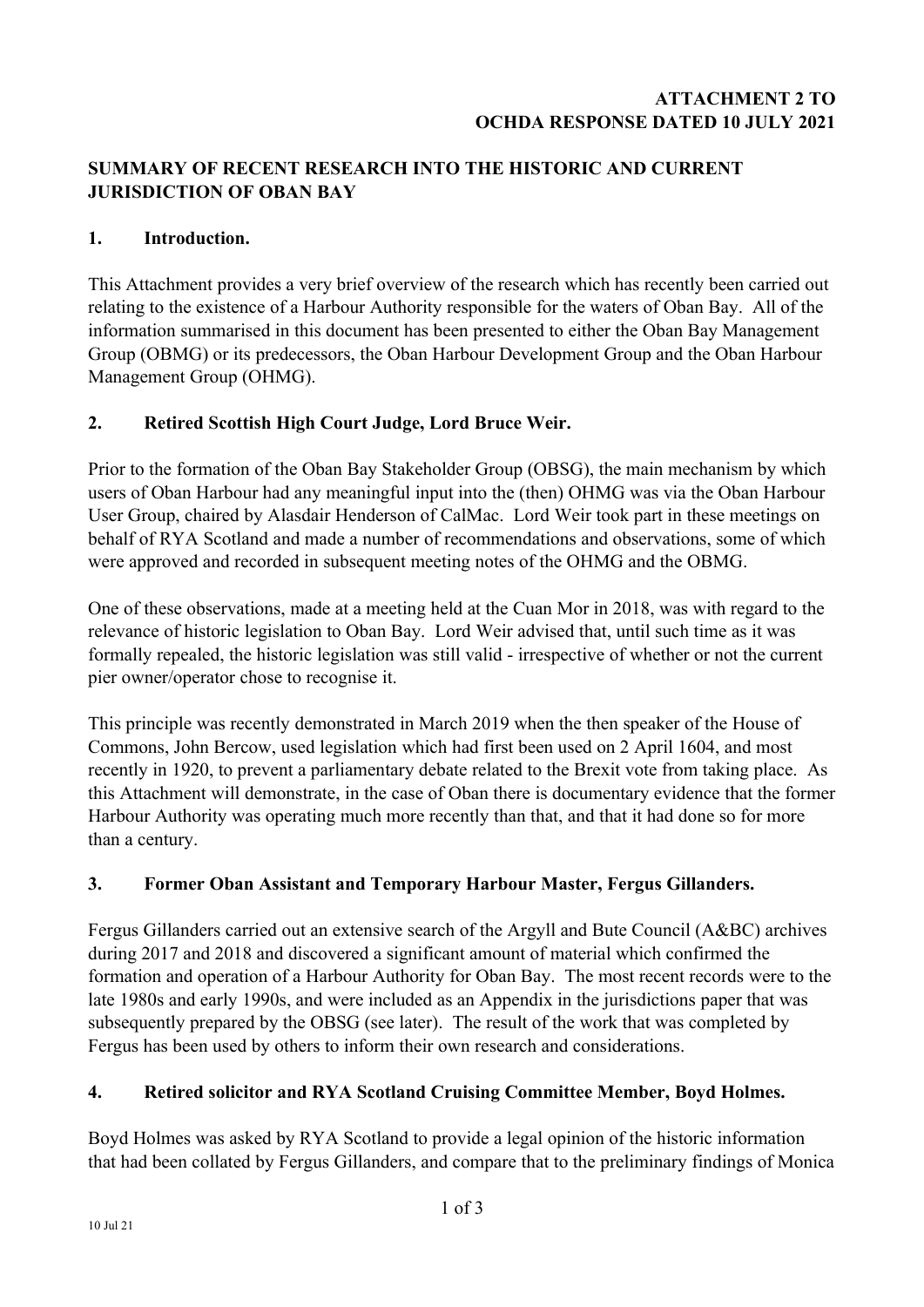Peto of Eversheds Sutherland who had been commissioned by the OBMG to undertake a review of historic jurisdictions in Oban Bay.

Mr Holmes reported that, in contrast to the then view of Ms Peto, he considered that the information and legislation did support the view that there was a Harbour Authority for Oban Bay, albeit one that was no longer operating. Boyd was the first person to describe the Harbour Authority as being 'moribund but extant' and, like Lord Weir, advised that it would remain so until the relevant legislation was repealed.

# **5. Oban Bay Stakeholder Group.**

The OBSG collated the work that had been completed by both Fergus Gillanders and Boyd Holmes, together with the initial report which had been prepared for the OBMG by Monica Peto, and combined this with historic Admiralty charts held by the National Library of Scotland. The resultant document, referred to as 'the jurisdictions paper', was first presented to a stakeholder meeting held at the Glencruitten Hall and then again at a public meeting hosted by the OBMG at the Argyllshire Gathering Halls in March 2019.

Whilst the report confirmed the geographical extents of the areas of jurisdiction around the existing harbour structures, and identified specific points of agreement and those which were still to be resolved, it also made the following statements with regard to the outer part of Oban Bay:

- A general harbour master for Oban Bay was appointed as a result of the 1878 Act;
- The 1878 Act led to the formation of the Oban Harbour Authority (OHA);
- There is documentary evidence that the OHA was active until at least the late 1960s or early 1970s;
- There is circumstantial and documented evidence that the role of the OHA has been acknowledged more recently.

These findings were acknowledged by Monica Peto in her final report to the OBMG prior to the March 2019 public meeting.

## **6. Monica Peto of Eversheds Sutherland.**

As already stated, Monica Peto was commissioned by the OBMG to provide a legal review of the legislation and jurisdictions in Oban Bay. This was published in late 2018, following which both Boyd Holmes and then the OBSG provided detailed feedback and comment. Correspondence between the author of the OBSG and Monica led to a general consensus being reached on all points other than the detail of the boundary between different harbour areas in the vicinity of the South Pier (this has subsequently been agreed between OCHDA, CMAL and members of the OBMG in 2020). Monica confirmed that consensus had been reached in her final report to the OBMG in February 2019, with the OBMG minute stating the following:

*The legal status of the SHA at the North Pier and Railway Pier has been agreed, along with more accurate boundary positions. There is a grey area of the exact legal status of the area of jurisdiction associated with the South Pier, although this is thought to be of small*